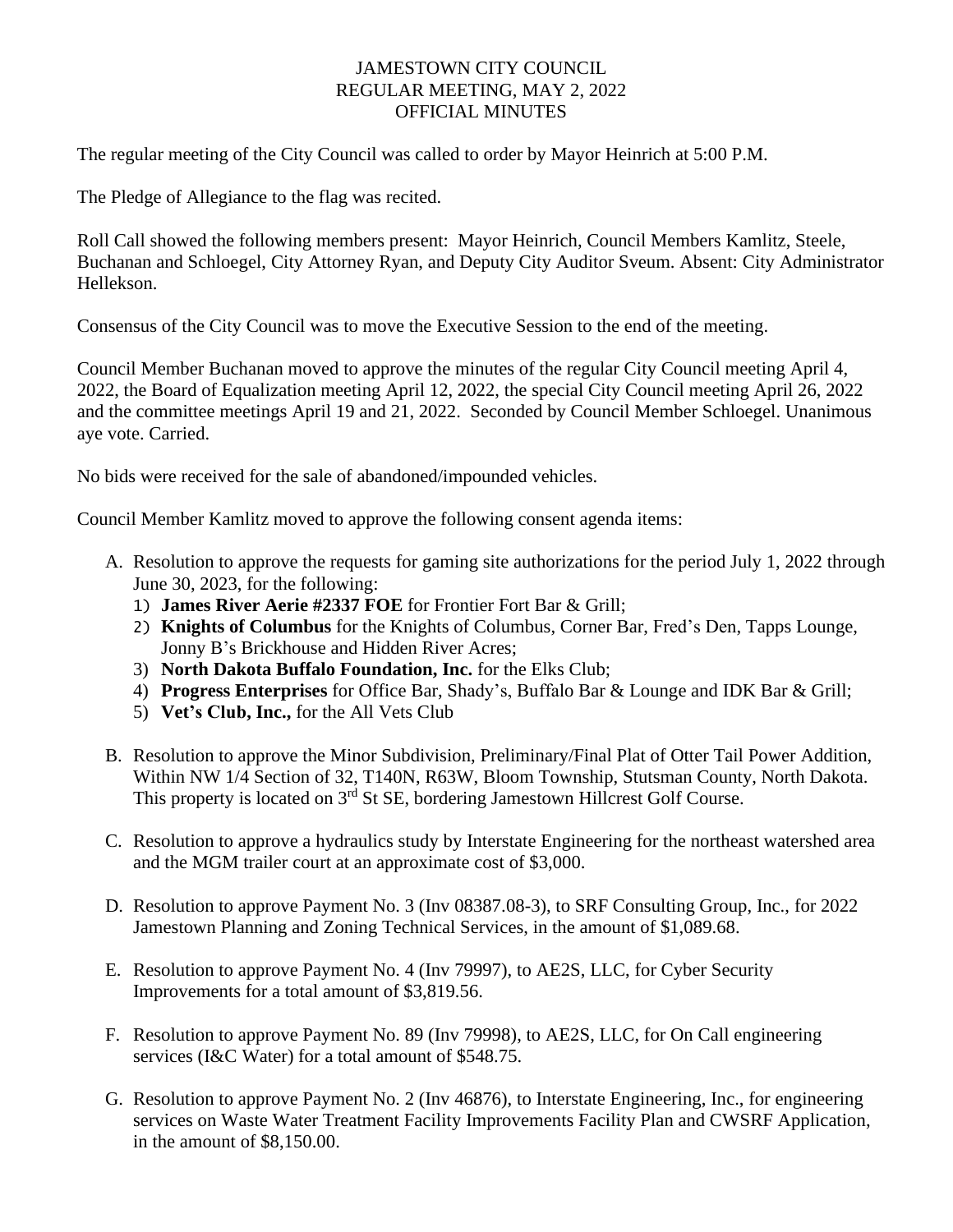- H. Resolution to approve Payment No. 2 (Inv 46878), to Interstate Engineering, Inc., for engineering services on Fire Station Generator Bid, in the amount of \$3,486.00.
- I. Resolution to approve Payment No. 2 (Inv 46879), to Interstate Engineering, Inc., for engineering services on North West Booster Station, in the amount of \$1,021.00.
- J. Resolution to approve Payment No. 3 (Inv 46883), to Interstate Engineering, Inc., for engineering services on Water Treatment Building Ceiling Removal and Replacement, in the amount of \$3,658.08.
- K. Resolution to approve Payment No. 5 (Inv 46882), to Interstate Engineering, Inc., for engineering services on Civic Center Roof Removal and Replacement, Area B & D, in the amount of \$1,485.00.
- L. Resolution to approve Payment No. 7 (Inv 46881 ), to Interstate Engineering, Inc., for engineering services on Emergency Water Line Improvements District 21-62, Crosstown Supply Line River Crossing and  $4<sup>th</sup>$  Ave SW/13<sup>th</sup> St SW to 15<sup>th</sup> St SW, in the amount of \$4,190.00.
- M. Resolution to approve Payment No. 12 (Inv 46880), to Interstate Engineering, Inc., for engineering services on Sanitary Sewer Lift Station Improvements District 20-32 (Lift Station No. 11 and 1 Design), in the amount of \$773.00.
- N. Resolution to approve Payment No. 320 (Inv 46877), in the amount of \$23,362.12, to Interstate Engineering, Inc., for engineering services on various city department consultations as follows: (General), in the amount of \$8,837.54; (Streets), in the amount of \$3,768.00; (Sewer), in the amount of \$3,364.00; (Water), in the amount of \$4,990.58; (Solid Waste), in the amount of \$2,170.00; (Storm Water), in the amount of \$232.00.
- O. Motion to accept the reports of the Municipal Judge, Police Department, Fire Department, Public Works Departments, Inspection Department, Forestry Department, Civic Center, Central Valley Health Unit, and financial status.
- P. Resolution to allow the April indebtedness in the amount of \$2,684,969.30 consisting of \$573,784.37 payroll and 2,111,184.93 general obligations.

Seconded by Council Member Steele. Consent Roll Call No. 1 showed: 5 ayes, 0 nays, 0 absent. Carried.

A public hearing was held concerning the request to vacate the westerly 311.32' of 11<sup>th</sup> St SW; adjacent to Lot 1, Block 1 and Lot 1, Block 6 of Country Side Estates, within the One Mile Extraterritorial limits, Stutsman County, North Dakota.

No one appeared to comment, but a telephone request was received at City Hall from Dean Hafner on April 28, 2022, that the property owner wishes to hold the public hearing and the vote at a later date as the property owner has hired an attorney who is not prepared to comment at this time.

Council Member Buchanan moved to schedule the public hearing at the June 6, 2022, City Council meeting. Seconded by Council Member Schloegel. Unanimous aye vote. Carried.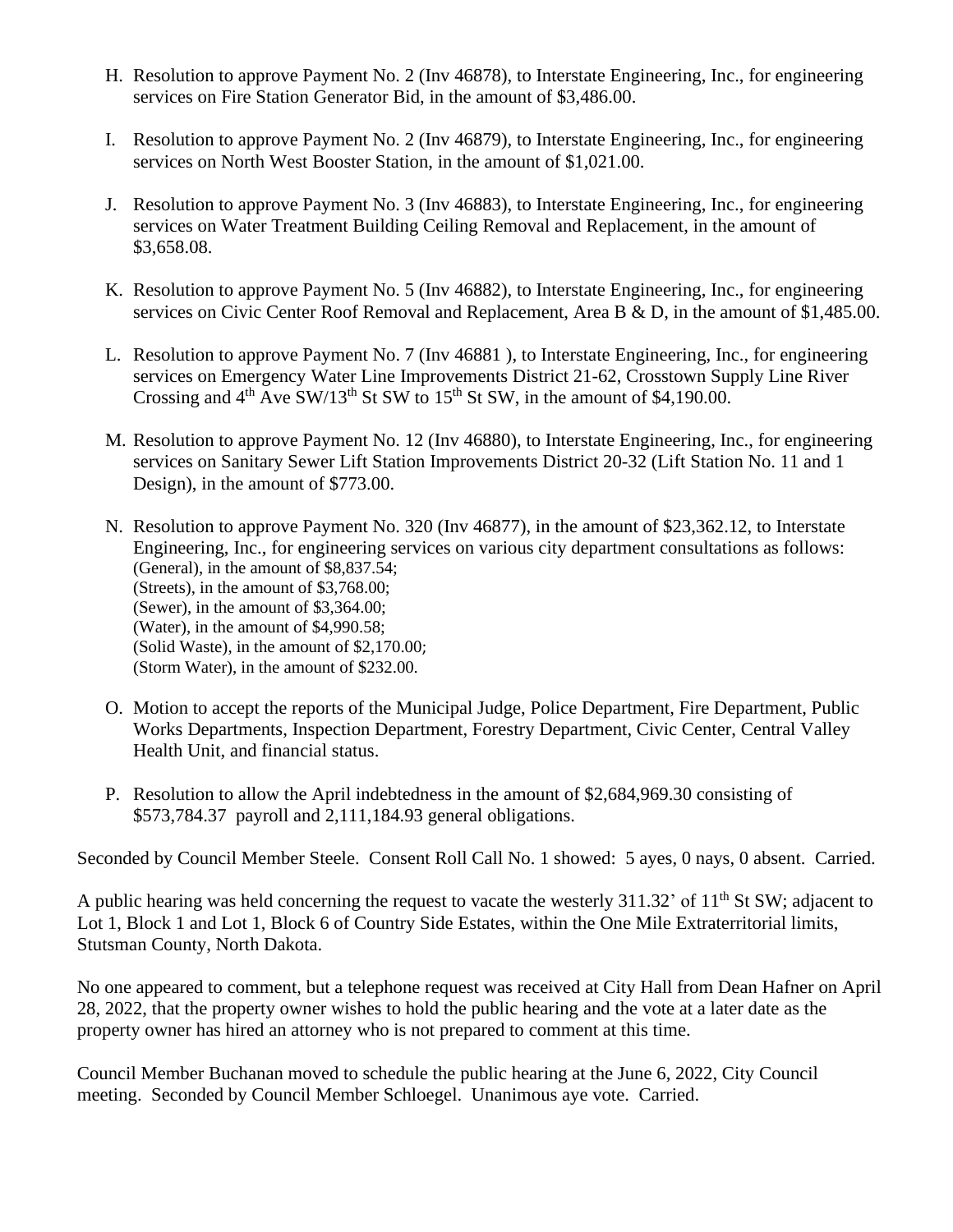Ordinance No. 1560, introduced by Council Member Kamlitz, to amend and re-enact Sections 22-17, 22- 17.1 and 22-17.2 pertaining to sale of tobacco products, had its second reading. Seconded by Council Member Schloegel. Roll Call No. 2 showed: 5 ayes, 0 nays, 0 absent. Carried.

Ordinance No. 1561, introduced by Council Member Schloegel, to amend and re-enact Section 5-6 pertaining to persons under twenty-one years of age prohibited from using alcoholic beverages or entering licensed premises; penalty, had its second reading. Seconded by Council Member Kamlitz. Roll Call No. 3 showed: 5 ayes, 0 nays, 0 absent. Carried.

Council Member Kamlitz moved a Resolution to approve and authorize the City Administrator to enter into a Municipal Advisor Agreement with Colliers for the issuance of improvement warrants for \$2,050,000 Refunding Improvement Bonds of 2022 (Paving District 21-41), and to schedule the sale at the August 1, 2022, City Council meeting. Seconded by Council Member Steele. Roll Call No. 4 showed: 5 ayes, 0 nays, 0 absent. Carried.

Council Member Steele moved a Resolution to approve Amendment #1 and enter into the Grant Agreement with the State of North Dakota for the Jamestown City Hall Lighting Upgrade Project and authorize the Mayor to sign Amendment #1. Seconded by Council Member Schloegel. Roll Call No. 5 showed: 5 ayes, 0 nays, 0 absent. Carried.

Council Member Steele moved a Resolution to award the bid for the generator at the Main Fire Station to Advantage Electric in the amount of \$82,700.00, and authorize the Mayor and/or City Administrator to sign necessary documents. Seconded by Council Member Kamlitz. Roll Call No. 6 showed: 5 ayes, 0 nays, 0 absent. Carried.

Council Member Buchanan moved to place the purchase of radios and communication equipment approved for operation on the statewide SIRN2020 network to the May 26, 2022, Police and Fire Committee. Seconded by Council Member Steele. Unanimous aye vote. Carried.

Council Member Kamlitz moved a Resolution to approve the purchase of a 2024 HV607 SBA Dump Truck for the Street Department as budgeted in 2022, in the amount of \$93,960, including 5-year extended warranty, under State of ND DOT contract #378 (heavy duty single axle option 3 tandem axle spec), \$89,575 to be paid from the Equipment and Replacement Fund, and \$4,385 to be paid from the General Fund, and authorize the Mayor and/or City Administrator to sign necessary documents. Seconded by Council Member Steele. Roll Call No. 7 showed: 5 ayes, 0 nays, 0 absent. Carried.

Council Member Kamlitz moved a Resolution to approve the purchase of 15-foot dump body for the 2024 HV607 SBA Dump Truck for the Street Department, in the amount of \$34,447.00, under contract #203644 with the State of MN CPV, to be paid from the General Fund, and authorize the Mayor and/or City Administrator to sign necessary documents. Seconded by Council Member Schloegel. Roll Call No. 8 showed: 5 ayes, 0 nays, 0 absent. Carried.

Council Member Steele moved a Resolution to approve and enter into Amendment #2 on the Jamestown Downtown Façade Improvement Project (Instrument No. 4455-SL18-MS) with the North Dakota Department of Commerce for an Environmental Review and extend the time line of the award to December 31, 2022, and authorize the Mayor to sign Amendment #2. Seconded by Council Member Buchanan. Roll Call No. 9 showed: 5 ayes, 0 nays, 0 absent. Carried.

Council Member Schloegel moved a Resolution to approve the 2022 Equipment Rental Rate Schedule. Seconded by Council Member Kamlitz. Roll Call No. 10 showed: 5 ayes, 0 nays, 0 absent. Carried.